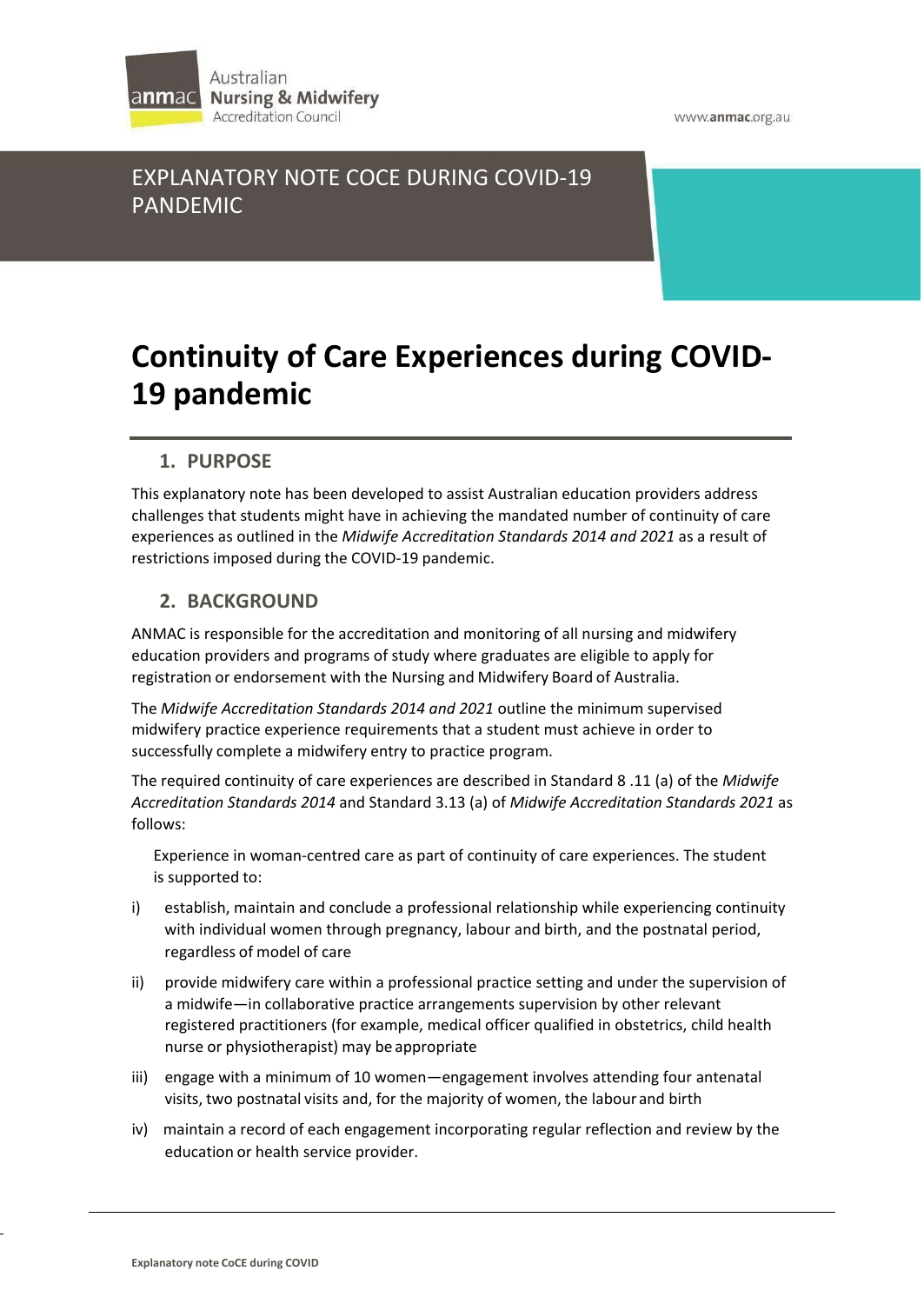In order to prevent the rapid spread of COVID-19 in Australia during the current pandemic, State and Federal Governments continue to impose social distancing rules. This has resulted in some maternity service providers placing restrictions on the number of people that can be in attendance with women in the birthing suite. In some cases, the number is limited to the woman's partner and the midwife. This restriction may preclude students from attending labour and birth, including that of a woman they have been engaging with as part of their continuity of care experiences.

Education providers have requested advice from ANMAC in relation to students who are nearing the end of their programs and have not been able to achieve the required number continuity of care experiences because of the current COVID-19 pandemic.

## **3. APPLICATION**

This explanatory note applies to all education providers offering ANMAC accredited/NMBA approved entry to practice midwife programs. It relates specifically to *Midwife Accreditation Standards 2014* standard 8.11 (a). and *Midwife Accreditation Standards 2021* standard 3.13 (a).

N.B. The provisions of this explanatory note apply only during the period of the COVID-19 pandemic restrictions in Australia 2022.

#### **4. RELEVANT DOCUMENTATION**

The following documentation is relevant to this explanatory note:

- ANMAC Midwife Accreditation Standards(2014)
- ANMAC Midwife Accreditation Standards(2021)

#### **5. ASSUMPTIONS**

This explanatory note assumes that students will have access to appropriate digital devices and sufficient mobile phone coverage to engage with women via phone or tablet.

The provisions of the explanatory note do not apply to students who do not have access to these resources e.g. located in remote or rural areas where phone connectivity is limited.

#### **6. ADVICE TO EDUCATION PROVIDERS RE CONTINUITY OF CARE EXPERIENCES DURING COVID-19PANDEMIC**

The Midwife Accreditation Standards state that woman-centred care is the focus of continuity of care experiences. The student is required to provide midwifery care under the supervision of a midwife.

The student must be supported to establish a professional relationship with a minimum of 10 individual women though pregnancy, labour and birth, and the post-natal period. This is regardless of model of care.

For each of the 10 women, the student must attend four antenatal visits and two postnatal visits. Recognising that for a variety of reasons students might not be able to attend labour and birth of all 10 women, the standards require that students **must attend a majority i.e. at least six (6) of the labour and births.**

The current COVID-19 restrictions have resulted in limited opportunities for some students to attend antenatal and postnatal clinics and to attend the labour and birth of their continuity of care women.